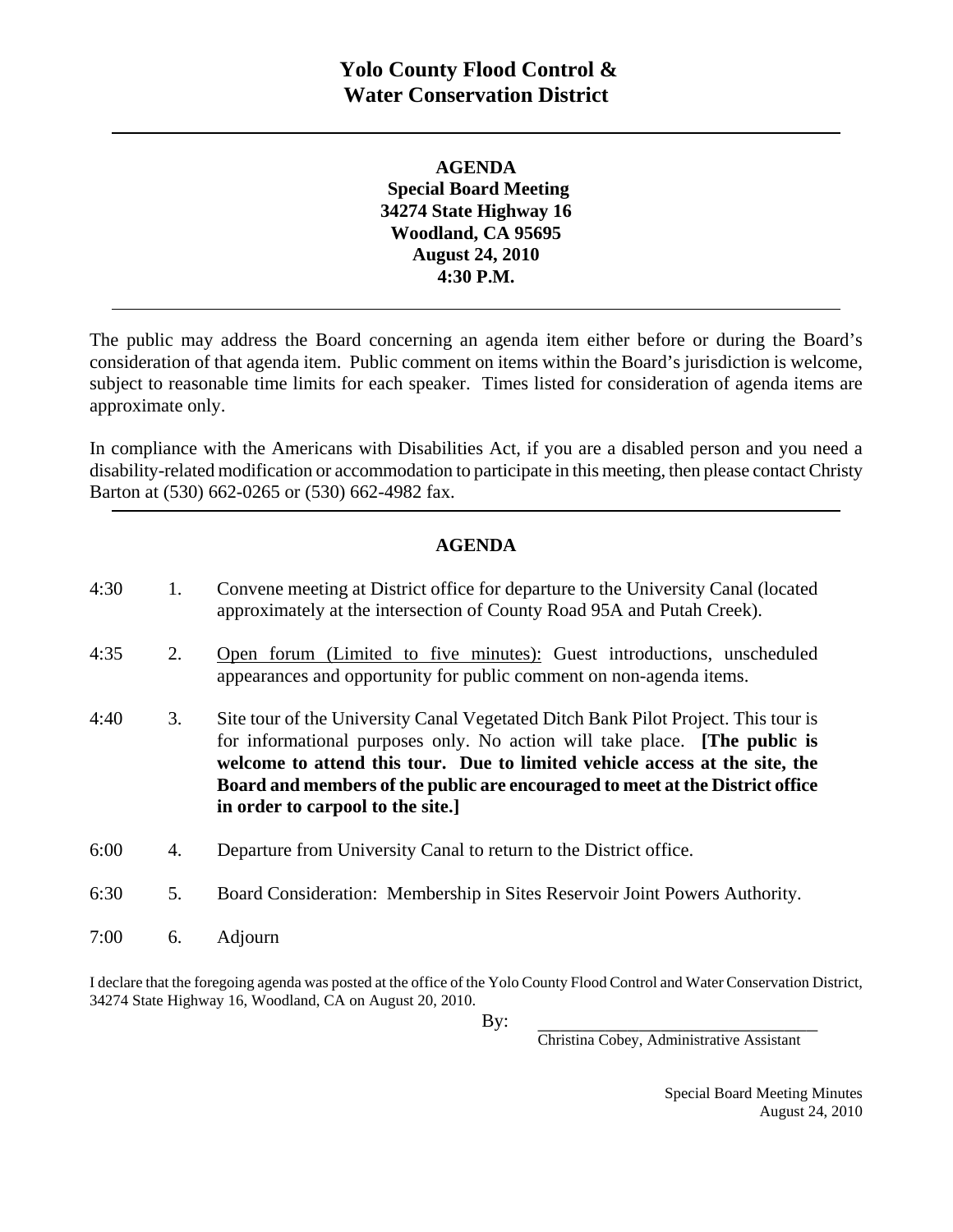

**FLOOD CONTROL & WATER CONSERVATION DISTRICT** 

## **SPECIAL BOARD MEETING MINUTES Tuesday, August 24, 2010, 4:30 PM**

**YCFCWCD Offices 34274 State Highway 16**  *Moodland, CA 95695* 

The special meeting of the Board of Directors of the Yolo County Flood Control and Water Conservation District was called to order at 4:30 p.m. on August 24, 2010 at its regular place of business, 34274 State Highway 16, Woodland, California. Chair Brice convened the meeting. In attendance were:

District Board Ann Brice, Chair Bruce Rominger, Vice Chair Jim Mayer Ron Tadlock Erik Vink - joined the group at the University Canal tour site

District Staff Tim O'Halloran, General Manager Christy Barton, Assistant General Manager Sal Espinoza, Operations Supervisor Thaddeus Hunt, Water Resources Technician Stefan Lorenzato, Environmental Program Manager Jen Reed, Project Manager

Members of the Public None at this time

## SITE TOUR: University Canal Vegetated Ditch Bank Pilot Project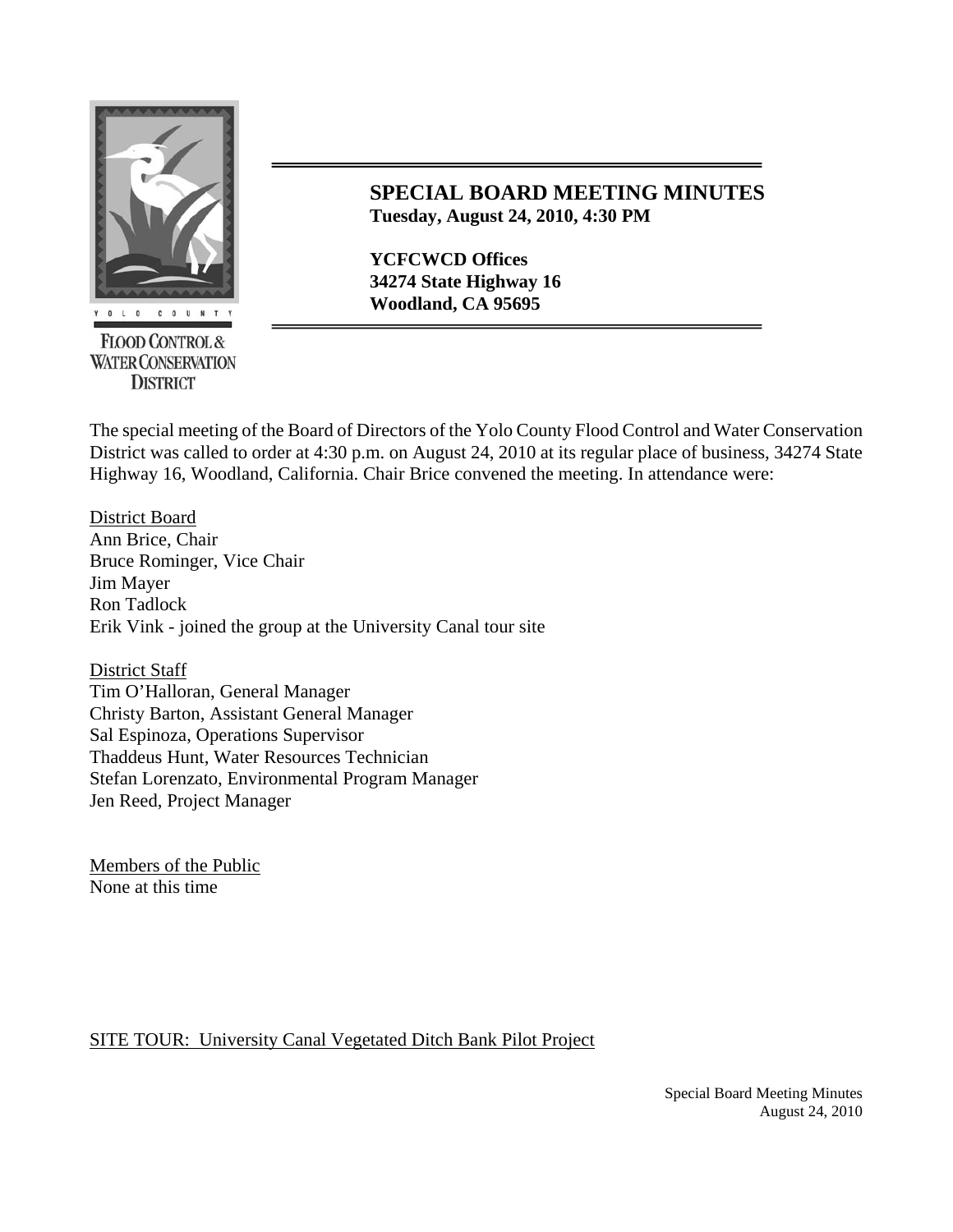After traveling by van to the tour site, the tour was joined by:

Erik Vink, District Director John Anderson, Hedgerow Farms Andrew Fulks, University of California Davis (UCD) Jon O'Brien, Audubon California Chad Roberts, Yolo Audubon Society (Audubon)

A tour of the University Canal was organized to show the Board; the relocated University Canal being used for the University Canal Vegetated Ditch Bank Pilot Program, to introduce the Board to involved District staff and project partners from the Audubon and UCD, and to answer questions.

After touring the University Canal and hearing presentations from District staff and the project partners (UCD, Audubon California; and Hedgerow Farms), the van returned to the District office to continue the Board meeting. Director Vink departed to fulfill a previous commitment elsewhere.

Members of the Public at the District Office Thaddeus Bettner, Sites Reservoir Joint Powers Authority Duane Chamberlain, Yolo County Supervisor Dave Pratt Bob Schneider

BOARD CONSIDERATION: Membership In Sites Reservoir Joint Powers Authority General Manager O'Halloran reported he had recently been contacted regarding the District joining the Sites Reservoir Joint Powers Authority (JPA).

O'Halloran briefly reviewed the concept for the Sites Reservoir (Project) in Colusa County, reporting it could provide water supply and environmental benefits. If the District opts to join the proposed JPA, the initial obligation would be \$5,000 to help offset general and administrative costs, plus whatever staff time that would be needed to participate. He reported that being part of the JPA would give the District a seat at the table with the ability to have direct input regarding studies related to the Project. The District could withdraw at any time with 30-days written notice.

Thad Bettner, Sites Reservoir Joint Power Authority, provided an historical prospective of the Sites Reservoir going back to a 2000 agreement signed as a part of Cal FED. He reported in the last ten years the United States Bureau of Reclamation (USBR) has appropriated and spent \$1 million per year to conduct various studies and other Project related activities. The California Department of Water Resources (DWR) has also spent approximately \$20 million related to the Project. The studies have included addressing Endangered Species Act and Clean Water Act issues. Bettner reported that the Project was included in the 2009 water package and in the 2010 Water Bond that is being postponed to the 2012 election.

Bettner reported that the purpose for forming a JPA is to allow locals to act as facilitator in assessing the Project's feasibility and providing input into the planning, design and construction. Additionally, the JPA